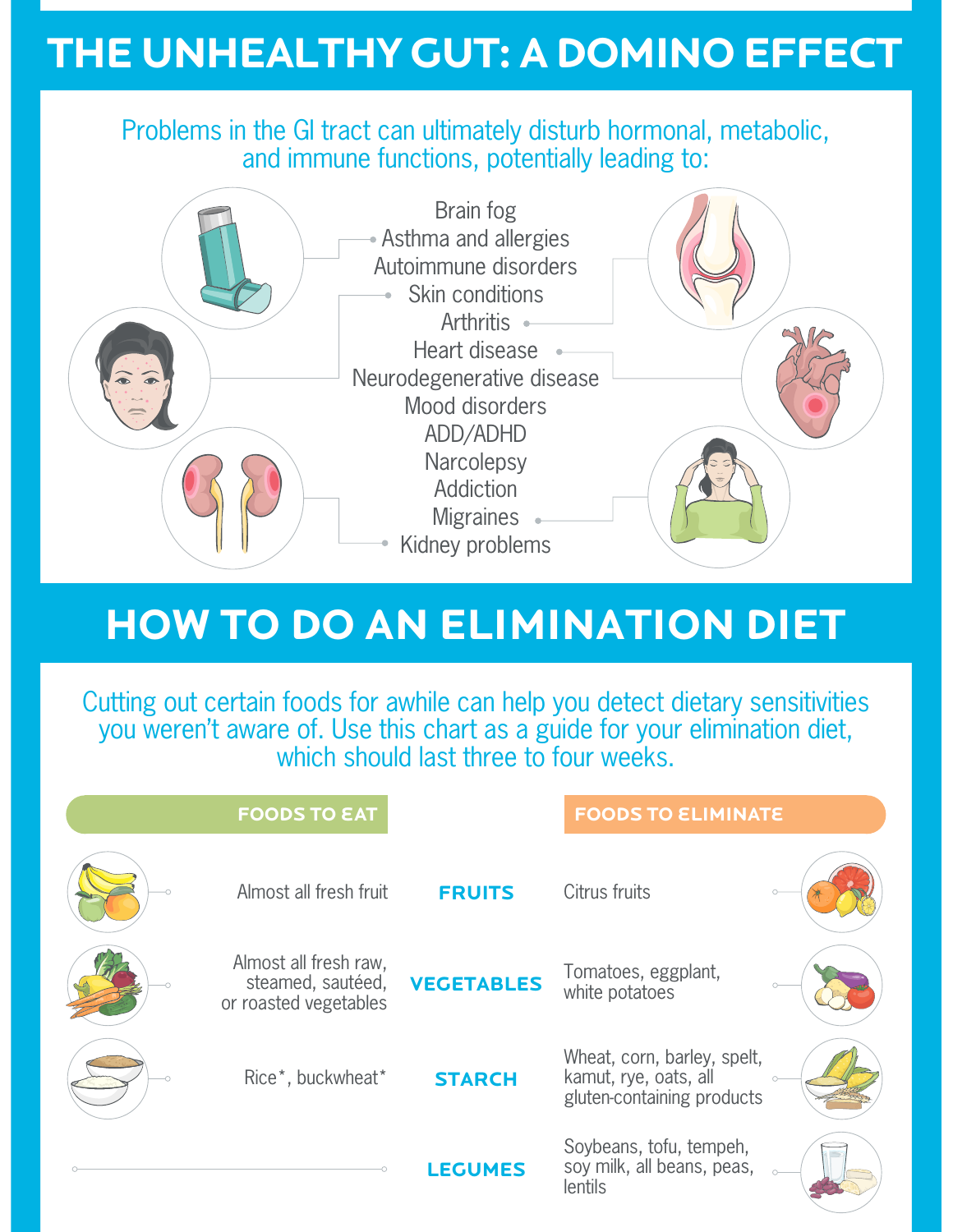|                                                                                                                                            | <b>NUTS AND</b><br><b>SEEDS</b>                                          | All nuts and seeds                                                                                        |  |
|--------------------------------------------------------------------------------------------------------------------------------------------|--------------------------------------------------------------------------|-----------------------------------------------------------------------------------------------------------|--|
| *Wild fish, turkey,<br>lamb, wild game,<br>beef, chicken, pork                                                                             | <b>MEAT AND</b><br><b>FISH</b>                                           | Eggs, cold cuts, bacon,<br>hotdogs, canned meat,<br>sausage, shellfish, meat<br>substitutes made from soy |  |
| Unsweetened rice milk*,<br>coconut milk                                                                                                    | <b>DAIRY</b><br><b>PRODUCTS</b><br><b>AND MILK</b><br><b>SUBSTITUTES</b> | Milk, cheese, cottage<br>cheese, cream, yogurt,<br>butter, ice cream,<br>non-dairy creamers               |  |
| Cold-expeller pressed olive<br>oil, flaxseed oil, coconut<br>oil, avocado oil, lard, tallow                                                | <b>FATS</b>                                                              | Margarine, butter,<br>processed and<br>hydrogenat-ed oils,<br>mayonnaise, spreads                         |  |
| Drink plenty of fresh water,<br>herbal teas (e.g. rooibos,<br>peppermint, etc.)                                                            | <b>BEVERAGES</b>                                                         | Alcohol, caffeine (coffee,<br>black tea, green tea, soda)                                                 |  |
| Sea salt, fresh pepper,<br>fresh herbs and spices<br>(i.e. garlic, cumin, dill,<br>ginger, oregano, parsley,<br>rosemary, thyme, turmeric) | <b>SPICES AND</b><br><b>CONDIMENTS</b>                                   | Chocolate, ketchup, mustard,<br>relish, chutney, soy sauce, $\circ$<br>barbecue sauce, vinegar            |  |
| Stevia (if needed)                                                                                                                         | <b>SWEETENERS</b>                                                        | White or brown sugar,<br>honey, maple syrup, corn<br>syrup, high fructose corn<br>syrup, desserts         |  |

\*May also be removed if you suspect specific sensitivity to grains. \*Meat products should be organic or grass-fed.



**ALSO CONSIDER ELIMINATING ANY FOODS YOU EAT VERY FREQUENTLY. CONSTANT EXPOSURE CAN ACTUALLY CAUSE YOU TO DEVELOP A SENSITIVITY.**

**HELPING YOUR CHILD WITH AN ELIMINATION DIET? FOR KIDS, THE PROCESS SHOULD ONLY LAST SEVEN TO 10 DAYS.**

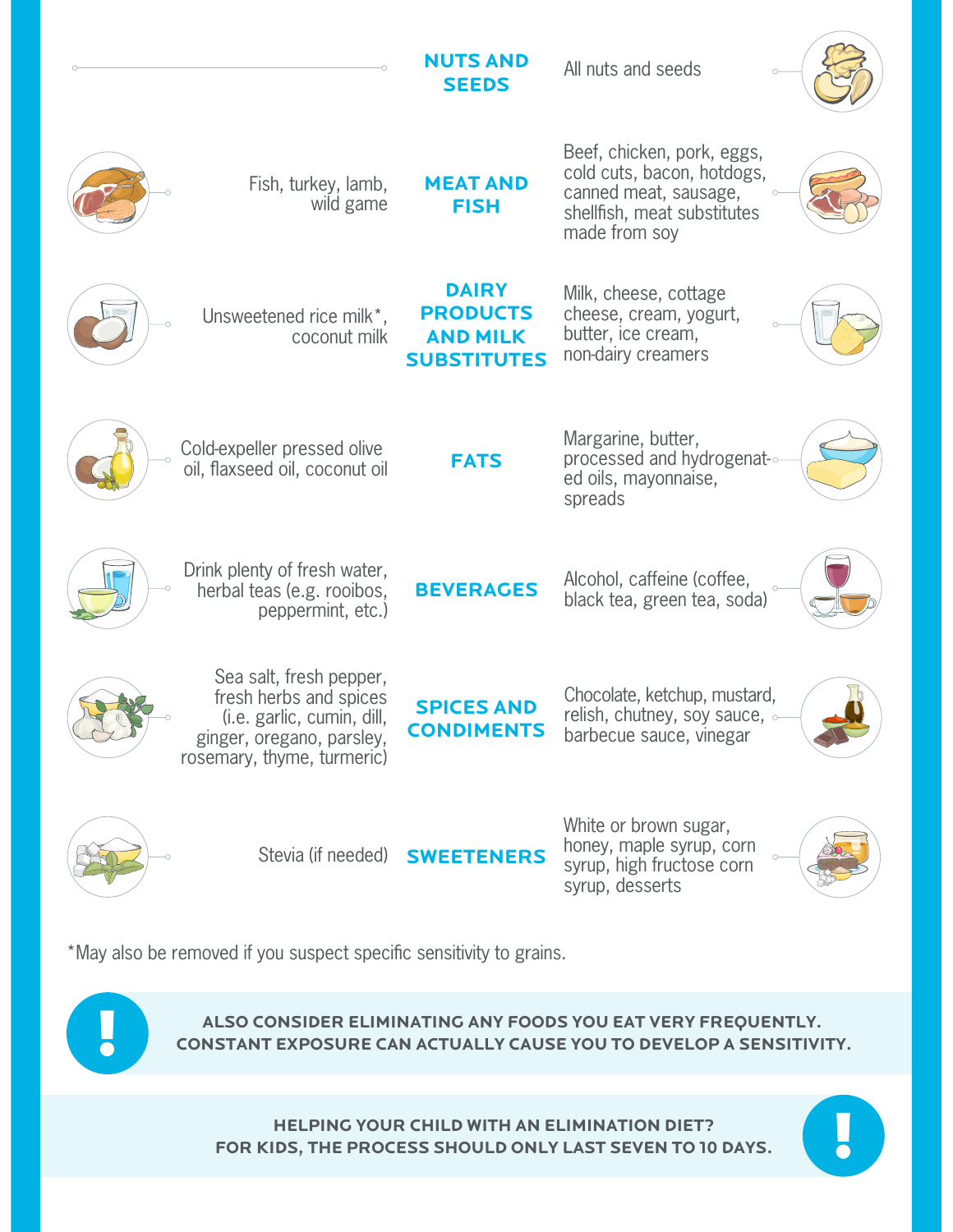# **HOW TO REINTRODUCE THE FOODS**

After the elimination period, reintroduce a single food group\* for one day only, then monitor your symptoms for two days. Continue this process for a few weeks to determine what may be causing issues.



\*The fewer foods you introduce in a given day, the more likely you are to pinpoint sensitivities (but the longer the process will take).

### **SYMPTOMS TO LOOK FOR**



During reintroduction, pay attention to how you're feeling. Write down any changes you notice, whether positive or negative.

#### **SIGNS OF FOOD SENSITIVITY INCLUDE:**

- Insomnia
- Fatigue
- Joint pain
- Bloating
- Brain fog
- Skin breakouts or rashes
- Headaches
- Bowel changes or GI pain
- Sinus or other respiratory issues
- Marked increase in energy (this can actually be a physical sign of stress)